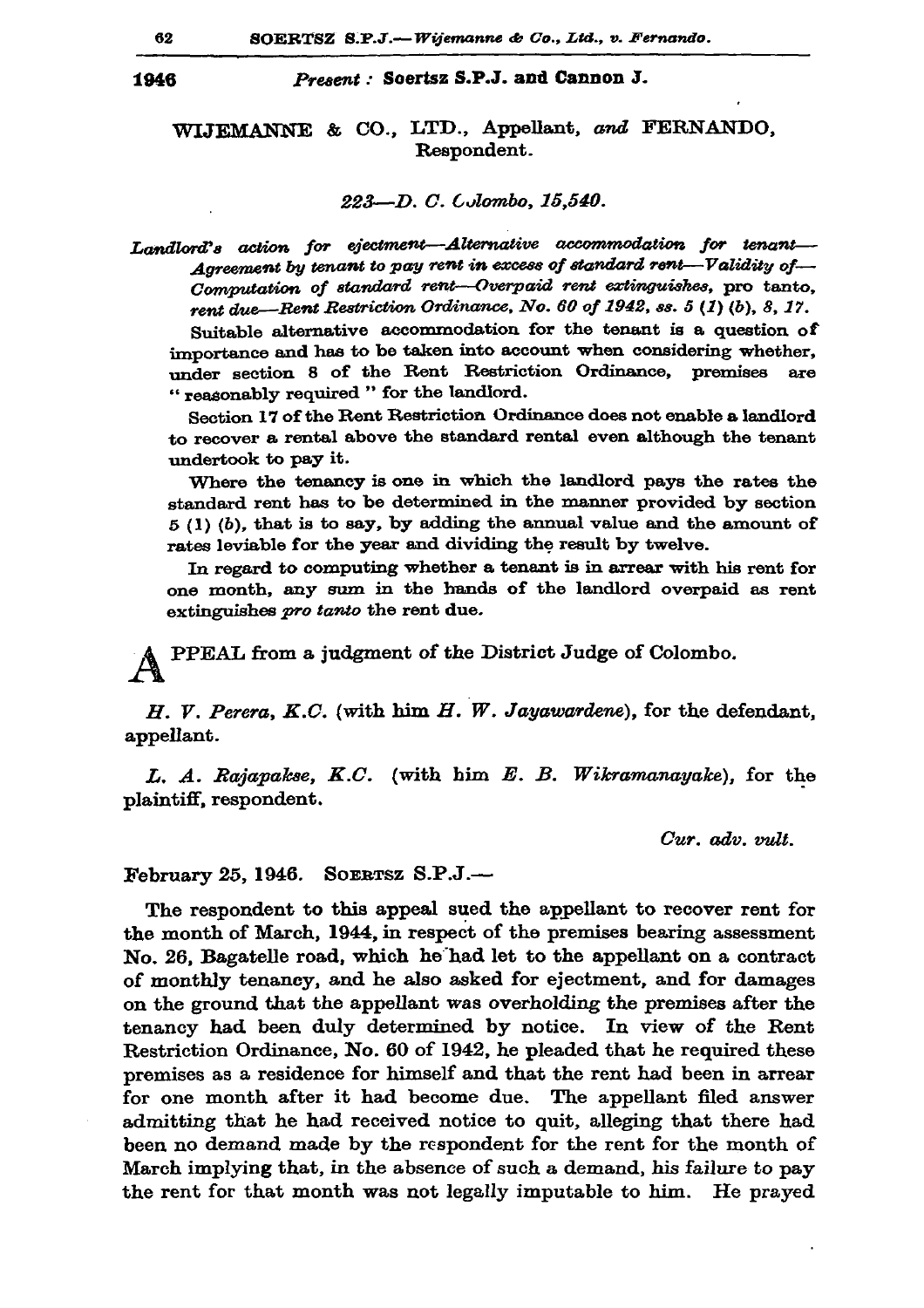that the respondent's action be dismissed. But, when the case came up for trial, issues were framed raising not only the questions involved in the pleadings, but other questions as well, for instance the questions what the standard rent for these premises is; whether the respondent had been in receipt of a rental in excess of the standard rent; and whether, taking the overpayment into account, the appellant could be said to have been in arrear with the rent for March, 1944. In the course of the final address made by the respondent's Counsel, he appears to have made a further submission in which he contended that because the rent charged was charged in accordance with a written agreement between his client and the appellant, his client was protected by section 17 of the Ordinance.

In the judgment delivered by the learned trial Judge, he said that if he had to answer the question whether, in all the circumstances of the case, the respondent "reasonably required " the premises for occupation as a residence for himself, on the evidence before him he would have held in favour of the appellant as " his necessity was perhaps greater than that of the plaintiff". Counsel for the respondent asked us to reverse that finding and to hold that, in all the circumstances, the respondent "reasonably required " the premises. I do not think we ought to accede to that request. This question of reasonableness has to be considered and determined in view of the relative difficulties of the landlord and of the tenant in regard to the acute disproportion between supply and demand in the matter of housing accommodation today and for that reason, suitable alternative accommodation is a question of importance and has to be taken into account. The evidence in this case shows that these premises were taken on rant by the appellant for conducting a tutorial academy, and for that purpose laboratories for scientific work were installed at a fairly high cost. It would be very difficult indeed, under the conditions prevailing at the date of this action, for the appellant to find suitable alternative accommodation. I am, therefore, of the opinion that the trial Judge was right when he said that the appellant's necessity was greater than the respondent's and we should not disturb that finding, although it may be said to have been made obiter.

The grounds on which the trial Judge found for the respondent were: (a) that in view of the written agreement  $(P 4)$  by which the appellant undertook to pay a rental above the standard rental, the respondent was entitled in virtue of section 17 to recover that rental; (b) that, on that basis, the appellant was in arrear with his rent for the month of March. In regard to  $(a)$ , the view taken by the trial Judge appears to me to be quite untenable. Section 17 enacts that "Nothing in this Ordinance shall be deemed to authorise any increase of the rent of any premises otherwise than in accordance with the terms of any lawful agreement relating to the tenancy of those premises or with the provisions of any law applicable in that behalf". The reasoning by which the trial Judge reached his conclusion is clearly fallacious in as much as it ignores the fact that it is not merely a voluntary agreement to pay an increased rent that justifies the payment of such a rent by one party and the receipt of it